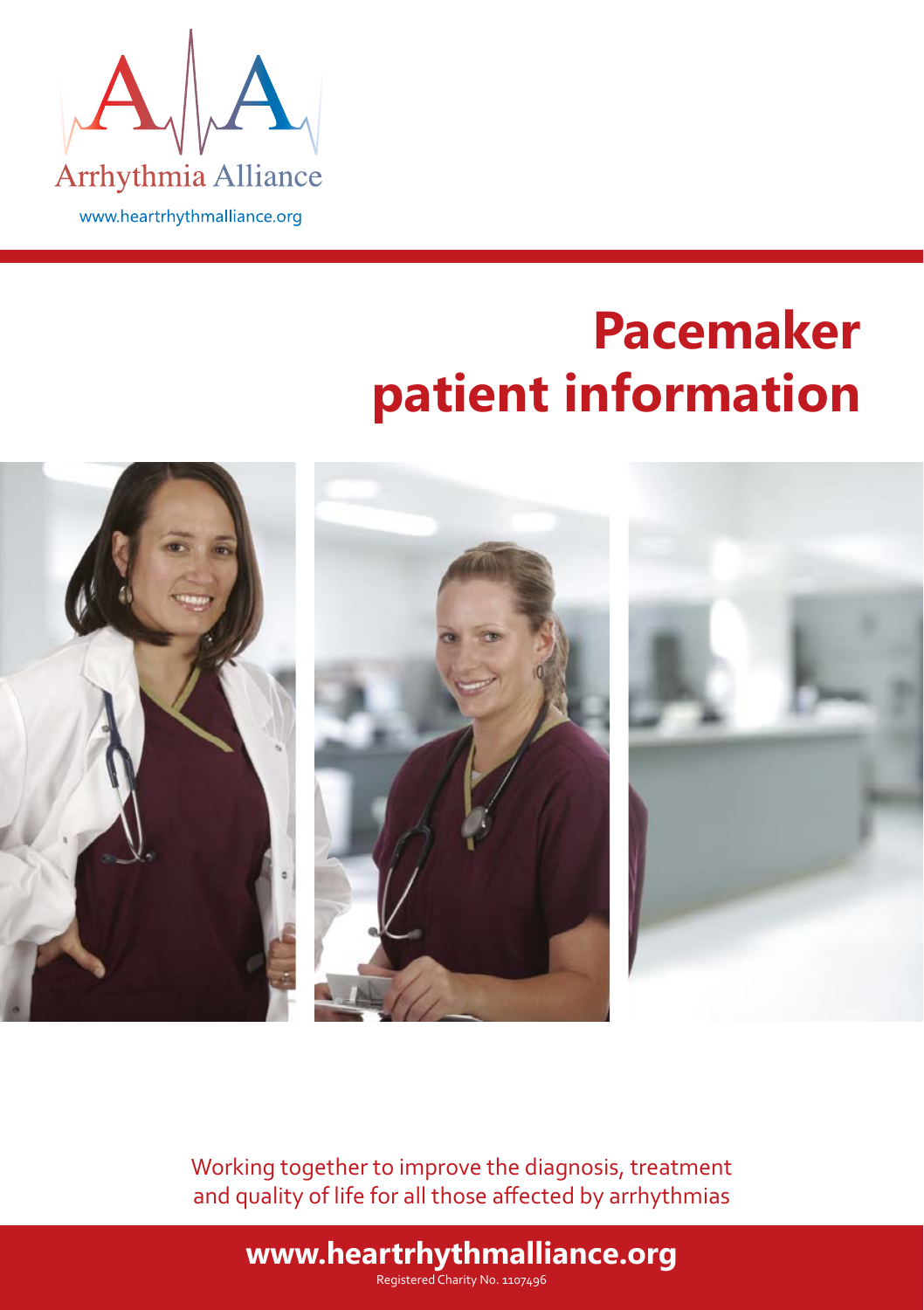## **Glossary**

**Atria** The two upper chambers of the heart

**AV node** Part of the electrical pathway between the atria and the ventricles

**Electrocardiogram (ECG)** Records the electrical activity within the heart

**Ventricles** The two lower chambers of the heart, providing most of the pumping force

**Heart block** Electrical impulses are slowed or blocked as they travel from the top to the bottom chambers of the heart

#### **Important information**

This booklet is intended for use by people who wish to understand more about pacemakers. The information comes from research and previous patient experiences and offers an explanation of the pacemaker procedure.

### **Contents**

**The heart during normal rhythm**

**What is a pacemaker?**

**Why do I need a pacemaker?**

**How is the pacemaker implanted?**

**What happens after the pacemaker is fitted?** 

**Is there any equipment that can aff ect my pacemaker?**

**Monitoring devices**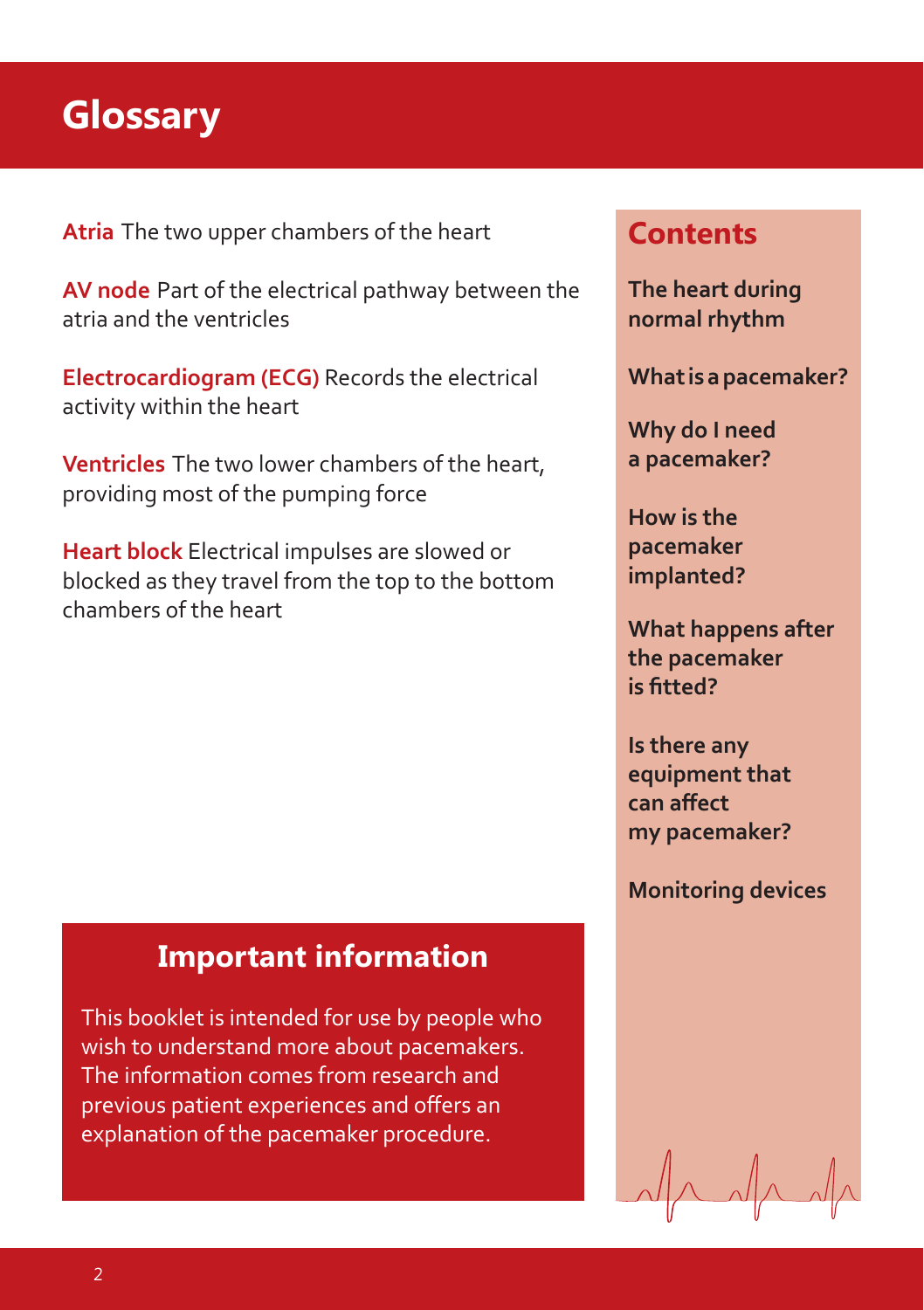# **The heart during normal rhythm**

If your doctor has suggested that you have a pacemaker fitted, it is because you have an abnormality in the electrical conduction system of your heart. To help you understand this, it may be useful for you to know how the electrical conduction system in your heart works normally.

The heart is a muscle; its function is to pump blood and oxygen around your body to all of your vital organs. A normal healthy heart usually beats in a regular fashion at around 50 to 100 times a minute.

It has four chambers, two at the top (the right and left atria) and two at the bottom (the right and left ventricles). The heart also has an electrical system, which sends impulses through the heart causing it to contract and pump blood around the body. Each normal heartbeat begins in the natural pacemaker of the heart (the sino-atrial or SA node), which lies at the top of the right atrium. It then travels across the two top chambers and down through a small junction box (the atrio-ventricular or AV node), which lies between the upper and lower chambers. It then spreads rapidly through a special conducting system through the ventricles causing the heart to contract and pump.

Sometimes the electrical system in your heart does not work as well as it should. This can cause the heart to beat too slowly, too quickly or irregularly. A pacemaker can treat some of these abnormal heart rhythms.

#### **The heart and normal conduction**



© 2012 Arrhythmia Alliance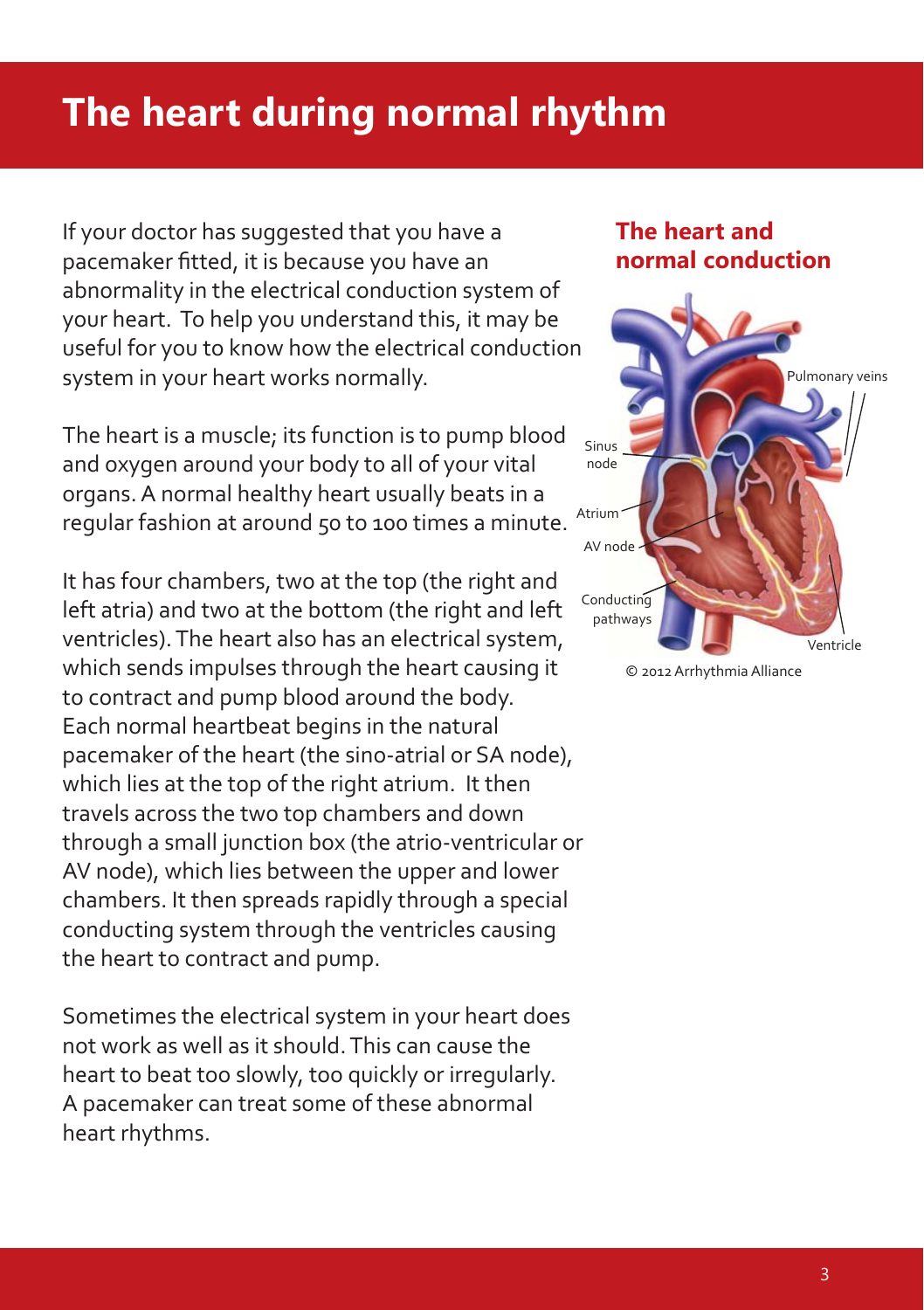# **What is a pacemaker?**

A pacemaker is a small device that is placed in the chest to help control abnormal heart rhythms (arrhythmias). It uses a battery and electronic circuits connected to the heart by one or more wires (leads) to prompt the heart to beat at a normal rate.

These leads are passed along a blood vessel to your heart and the pacemaker box is usually implanted under the skin in your upper chest. The pacemaker can monitor your heart and produce electrical impulses to treat abnormal heart rhythms.



An example of a leadless pacemaker

Pacemakers are largely used to treat slow heart rhythms (bradycardia), but are also used to treat some fast heart rhythms that come from the top chambers of the heart (the atria). One type of pacemaker, the biventricular pacemaker or cardiac resynchronisation therapy pacemaker, is increasingly being used to treat patients with heart failure; this is not suitable for all but can be discussed with your doctor.

Pacemakers may be single (one lead), dual (two leads) or triple (three leads) chambered and you will be fitted with the device appropriate for your particular condition.

Recently leadless pacemakers have become available for use in specific patients. These are very small devices that are implanted directly into the heart and there are no leads required. Your doctor will know whether this is something that would be suitable for you.

There are approximately 70,500 pacemakers implanted in the UK every year.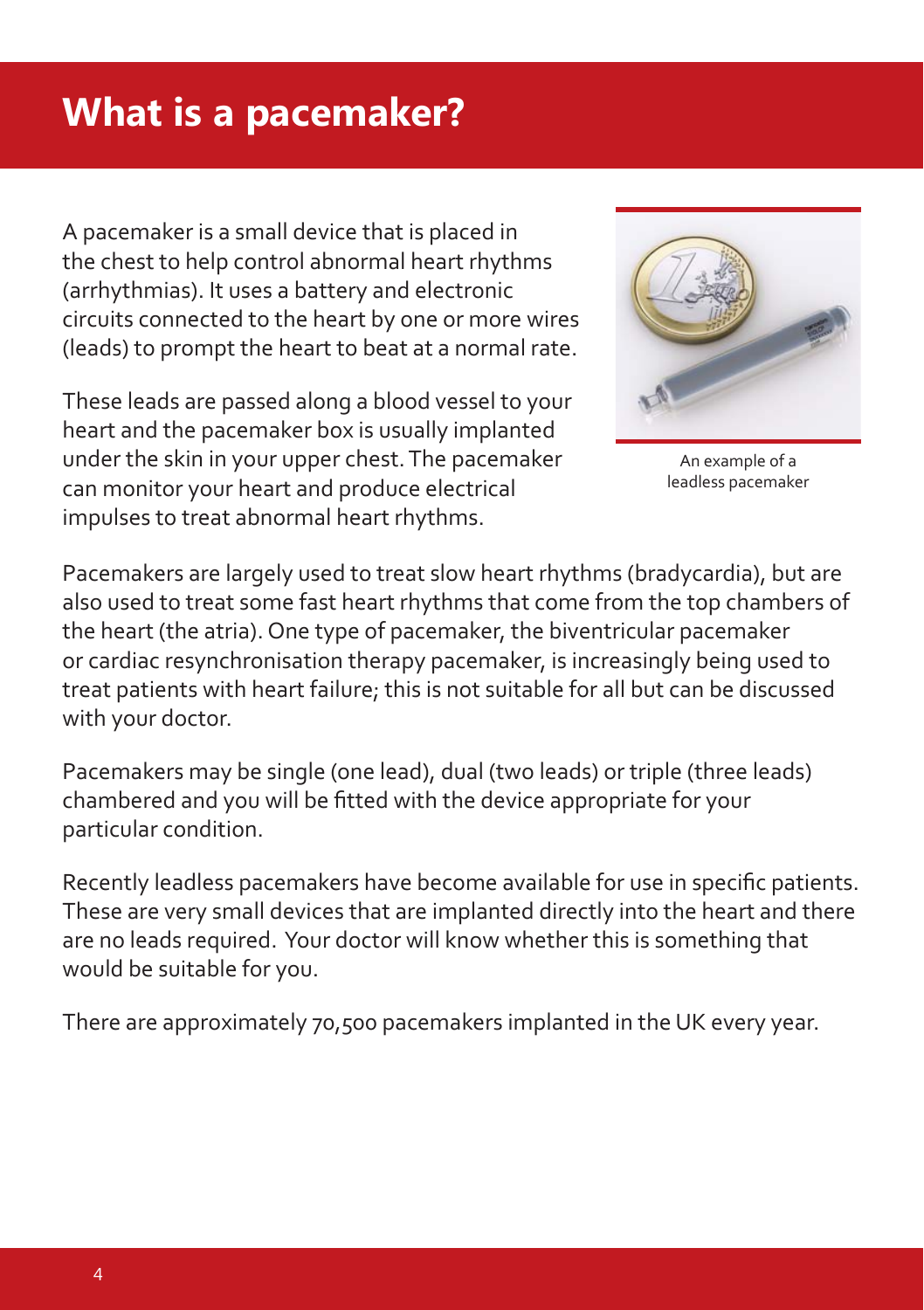There are several different common conditions which cause the heart to beat abnormally. These are:

#### **Complete or intermittent heart block**

Heart block accounts for about 60% of patients who have pacemakers implanted. This is a condition where the AV node does not transmit the electrical pulse from the top to the bottom of the heart. It may be complete or partial. When this happens the heart usually beats very slowly and you may have symptoms of dizziness or blackouts.

A pacemaker is required to restore a normal heart rate and bypass the 'block'. This is most commonly due to the conduction system 'wearing out with age', but can also occur as a congenital (in-born) problem or as the result of a heart attack, infection, or certain medications.

#### **Sick sinus syndrome**

This is a condition where the natural pacemaker does not function properly and results in your heart going either too slowly or too fast or a combination of both. An implanted pacemaker is used to support the slow heart rate and medicine is usually given to control the fast heart rhythms.

#### **Post-catheter ablation**

Pacemakers are also used following a procedure called catheter ablation that involves applying radiofrequency (similar to a microwave) energy to the AV node in your heart, which destroys the cells in this area. This means that the heartbeats can no longer travel from the top to the bottom of the heart and a pacemaker is then used to deliver electrical impulses to the heart. You may have this procedure if you suffer from arrhythmias such as atrial fibrillation (AF), atrial flutter, or supraventricular tachycardias. You can read more about the ablation procedure in the Arrhythmia Alliance booklet: Catheter ablation for cardiac arrhythmias.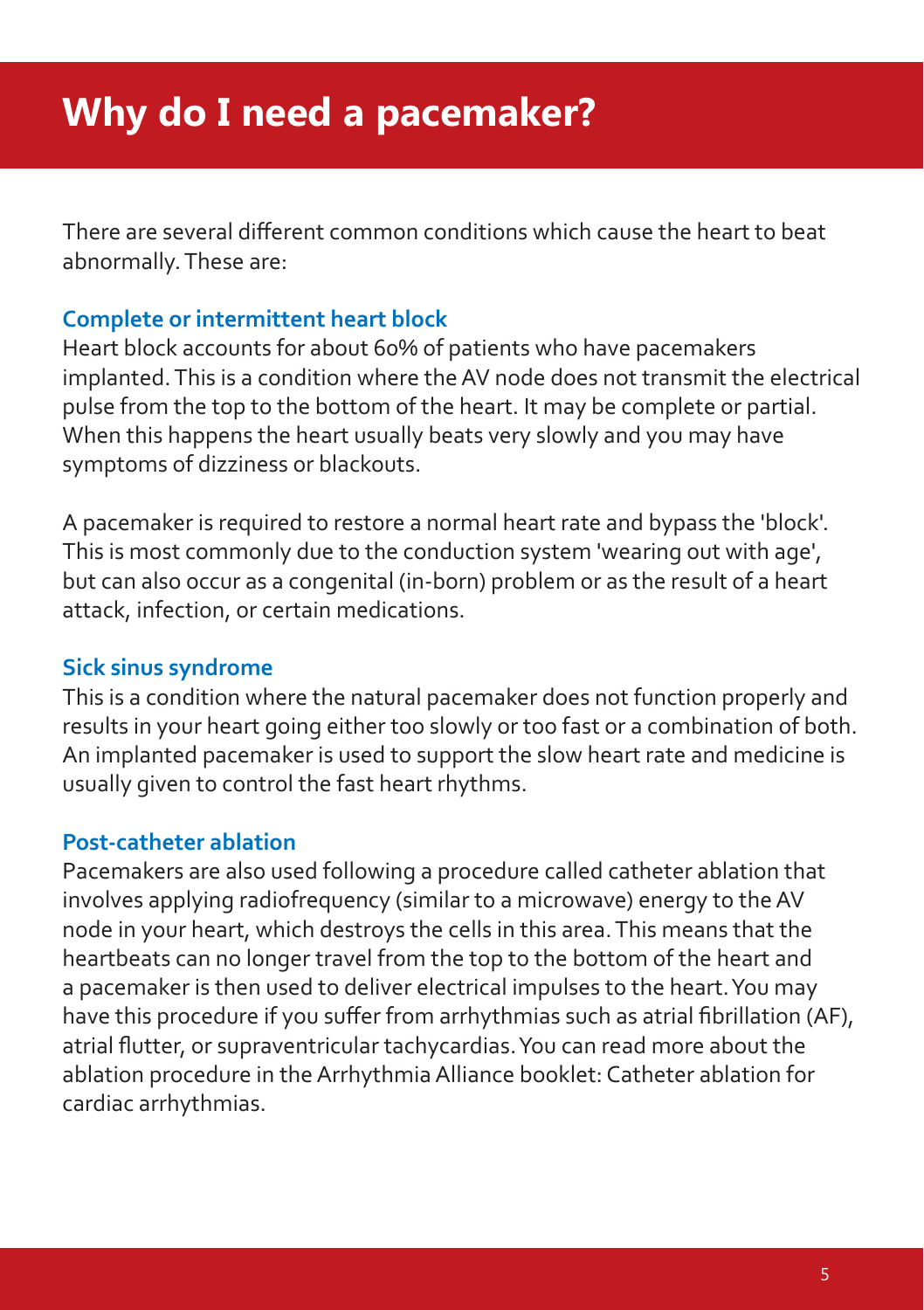#### **Heart failure**

Some people who experience heart failure (when the heart does not pump as well as it should) can benefit from having a particular type of pacemaker, which is known as a biventricular pacemaker or cardiac resynchronisation therapy.



If you have heart failure, this therapy may improve some of your symptoms.

However, not all people who experience heart failure will benefit from this treatment and careful assessment is needed before this type of pacemaker is implanted.

### **New leadless pacemaker**

A new-style pacemaker is now available, designed to be placed directly in the heart without the visible surgical pocket, scar and insulated leads required for conventional pacemakers. The device offers a less invasive approach for patients compared to traditional pacemaker procedures and is fully retrievable.

Total implant procedure time is around half an hour. Even with miniaturisation, the device battery is expected to have an average lifespan of more than nine years at 100% pacing, or more than thirteen years at 50% pacing.

Most patients still require the traditional pacemaker with leads but discuss this option with your doctor to learn more.

### **How is the pacemaker implanted?**

On the day of your procedure, you will be taken to the cardiac pacing theatre or catheter lab. Once you are in the pacing theatre, a nurse will check your details and you will be asked to lie on a trolley or narrow operating table.

The procedure is not usually performed under a general anaesthetic, but you may be given sedation, which will make you relaxed and sleepy.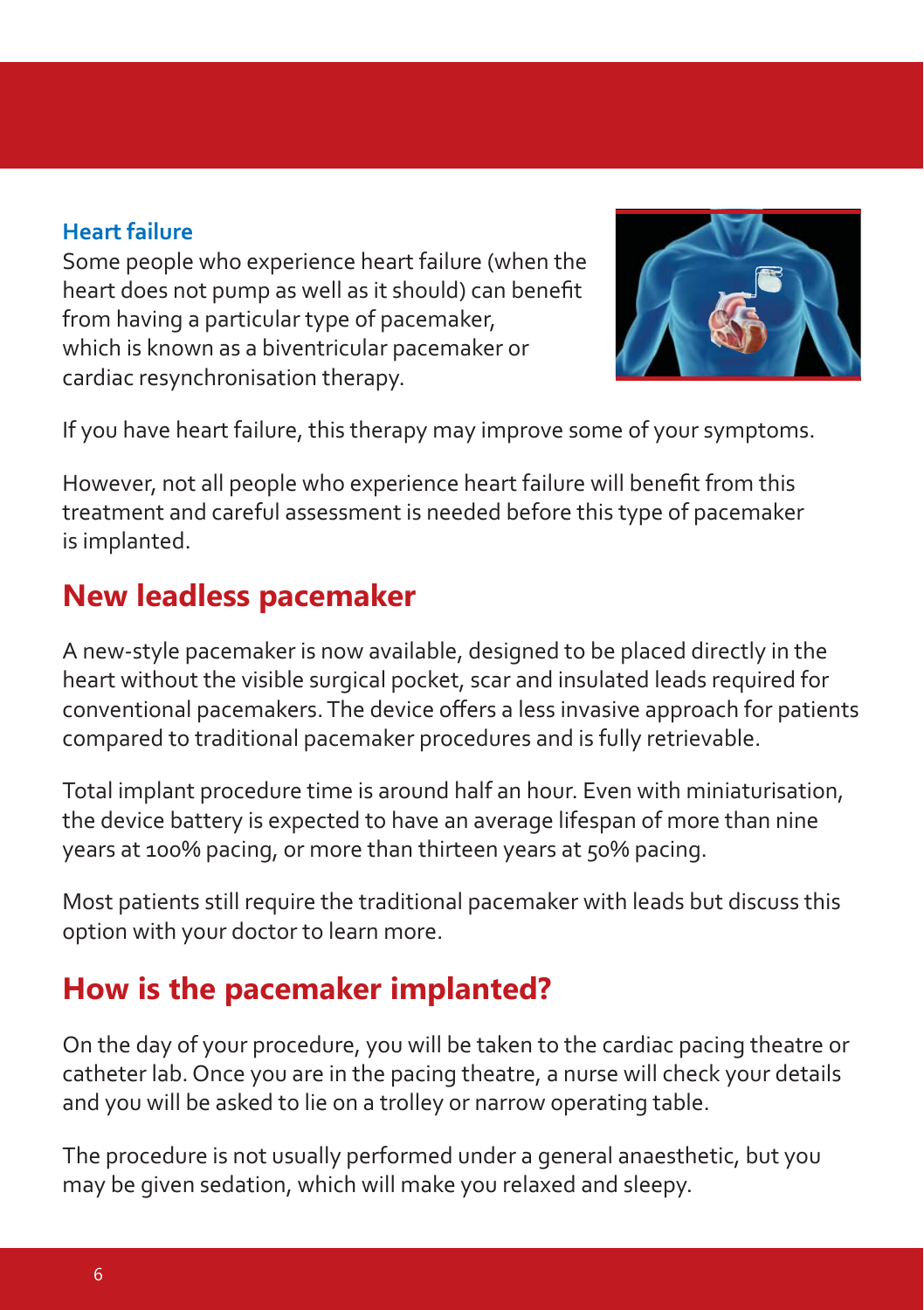Before the procedure starts, the doctor will clean the skin with some antiseptic solution and inject some local anaesthetic under the skin just below your collarbone (usually on the left side as most people are right handed, however if you are left handed your doctor may be able to implant the device on the right side).

This will numb the area and allow the doctor to pass a small lead or electrode through a vein into your heart. You may have one, two or three leads inserted depending on what type of pacemaker you need. The lead(s) are then connected to the pacemaker box. This will usually be placed under the skin on your chest wall. The area will then be closed with dissolvable or non-dissolvable stitches.

If your stitches need to be removed by your GP, practice nurse or district nurse you will be informed before you leave hospital. The whole procedure should take approximately 60 to 90 minutes.

### **Are there any risks associated with the procedure?**

There are some small risks associated with having a pacemaker fitted. Your doctor/specialist nurse will discuss these with you in more detail before you sign your consent form. The most common risks are:

- **•** A small risk of infection, bleeding and bruising to the pacemaker site.
- **•** A small risk of lead displacement the pacemaker lead can move and would then need to be repositioned.
- **•** A small risk of perforation of the lung during the procedure (a pneumothorax) – this is often detected on the chest x-ray that is performed following the pacemaker implant and can sometimes rectify itself without treatment. Very occasionally a small drain may need to be inserted through your side into your lung (in the space between your ribs) to allow the punctured lung to re-inflate. This is a simple procedure and the drain will be removed prior to your discharge home.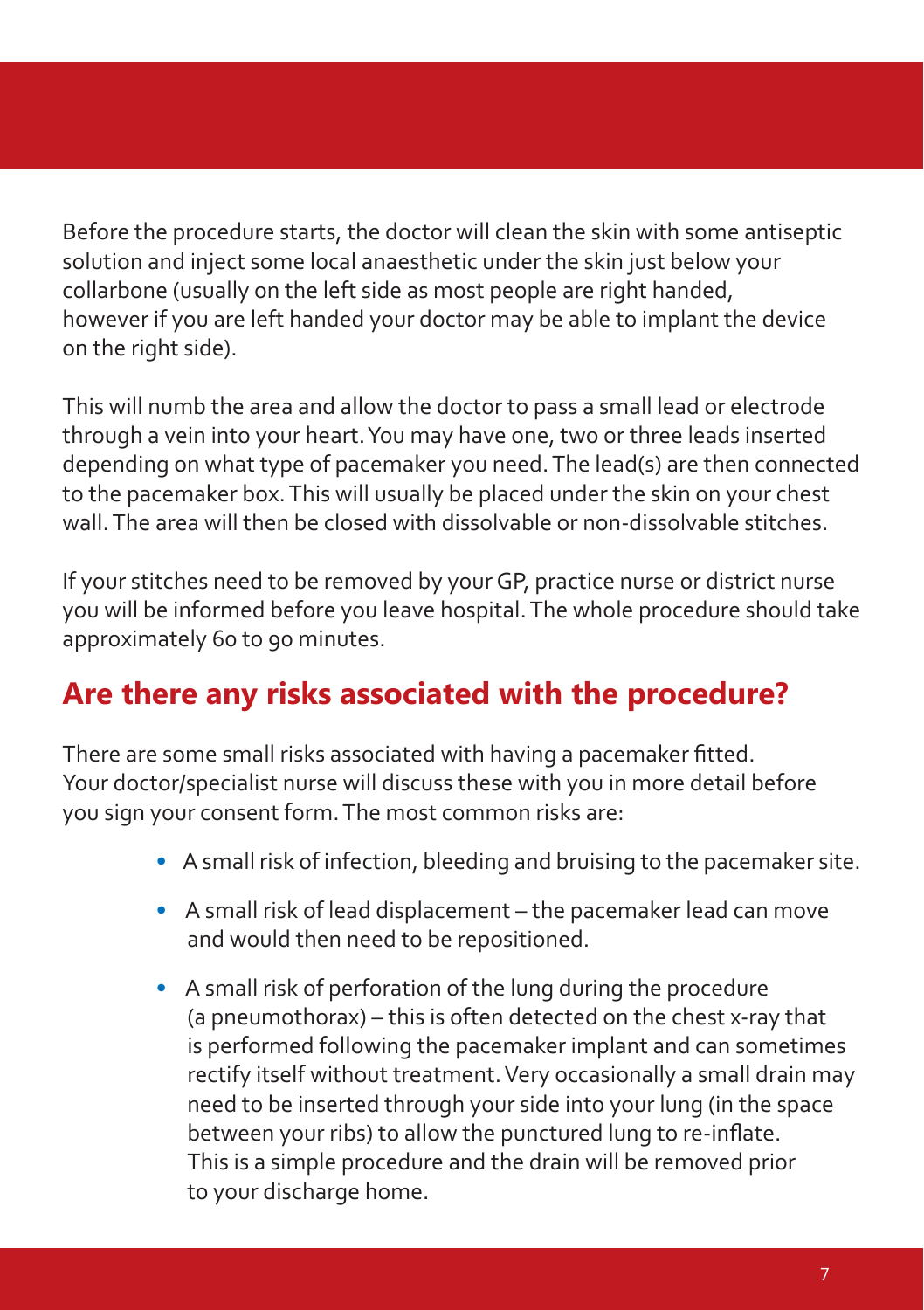# **What happens after the pacemaker is fi tted?**

After the procedure, you will be taken back to the ward. You will be asked to lie in bed for a couple of hours before you can get up, eat and drink. Your heart rhythm may be monitored for a while to make sure that the pacemaker is doing its job, so you may be attached to an ECG monitor. As the wound can feel quite bruised and sore, especially for the first day or two, it is recommended that you take regular painkillers. It is important that you tell your nurse immediately if you have any pain or discomfort. You may also be given some antibiotics to take before and after the procedure to minimise the risk of infection.

The wound should be kept clean and dry until it has fully healed, although it is fine to have a bath or shower after the first three or four days. Ask your nurse for a protective dressing so that you can bathe without getting the wound wet. Report any wound problems to your nurse.

You will probably be allowed to go home the same or the next day provided your pacemaker is checked, there are no complications and your doctor assesses it is safe. Your pacemaker will be checked before you go home by a cardiac physiologist or the specialist nurse. This check may involve the use of a special programmer that can look at the device settings and make sure the pacemaker is working properly, or a simple magnet check and an ECG will be sufficient.

This check takes about 15 minutes and can either be done on the ward or in the pacemaker clinic. You will also have a chest x-ray to check lead positions and make sure all is well following the implant procedure. Please ask the physiologist or specialist nurse if you have any questions or worries about the device.

You will be given a pacemaker identity card which has details of the make and model of your pacemaker. You should always carry this card with you. If you require any further medical treatment in the future it is important that you show this card to the health care professionals treating you.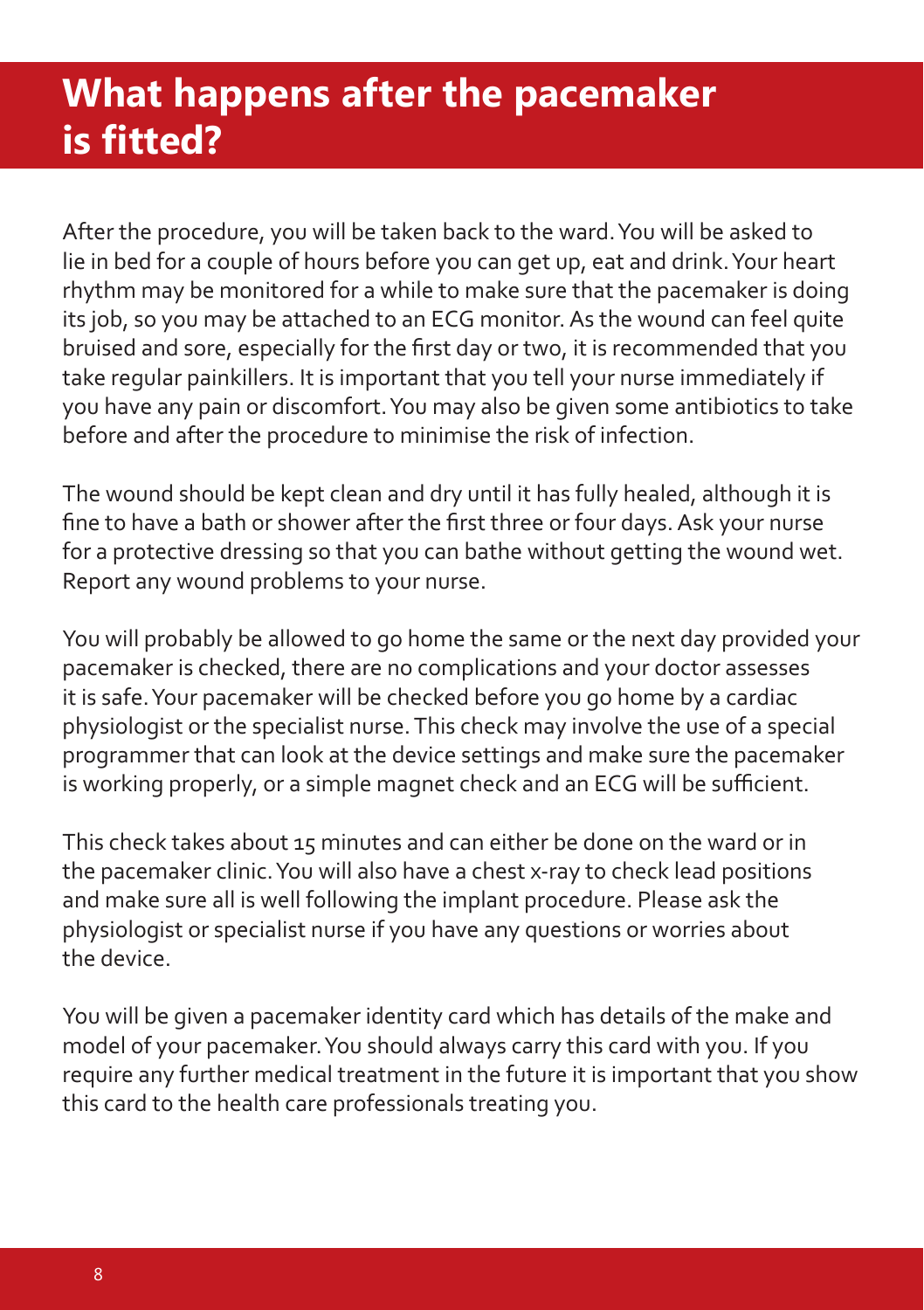#### **Arm movements**

Extra tissue will grow around the lead(s) in your heart after a few weeks, which will prevent the wire(s) moving out of place. Patients should not interfere with the area of the implant, but follow the instructions given until the first follow up visit. As a general guide, you should not raise the arm on the same side as the pacemaker above shoulder height for the first week. For the next two weeks full, gentle shoulder movement is allowed. After three weeks you can play golf, tennis etc. Once you have had your first pacemaker clinic check you will be able to return to normal activity.

#### **Wound site**

Your wound site should take about six weeks to fully heal. Try to avoid wearing tight clothing over the wound until it has healed completely to avoid excess rubbing over the area.

If you notice any redness, soreness or swelling of the area, or any signs of bleeding or oozing from the wound, report this immediately to your implanting centre as these may be a sign of wound infection.

You will probably be able to feel the pacemaker box under your skin as well as other lumps close by. These are the leads that are attached to the box, curled up beside the box under the skin. It is extremely important that you don't try to move the box or leads, but do let someone at the implant centre know if they continue to bother you.

### **Will I feel the treatment from the pacemaker?**

The device will be programmed to the best settings for you. This will be done before you leave hospital, but the settings can be modified during your follow up appointments in the clinic, as and when necessary.

You should not be aware of the pacemaker working, so if you feel body muscles twitching you should report it to the implanting centre.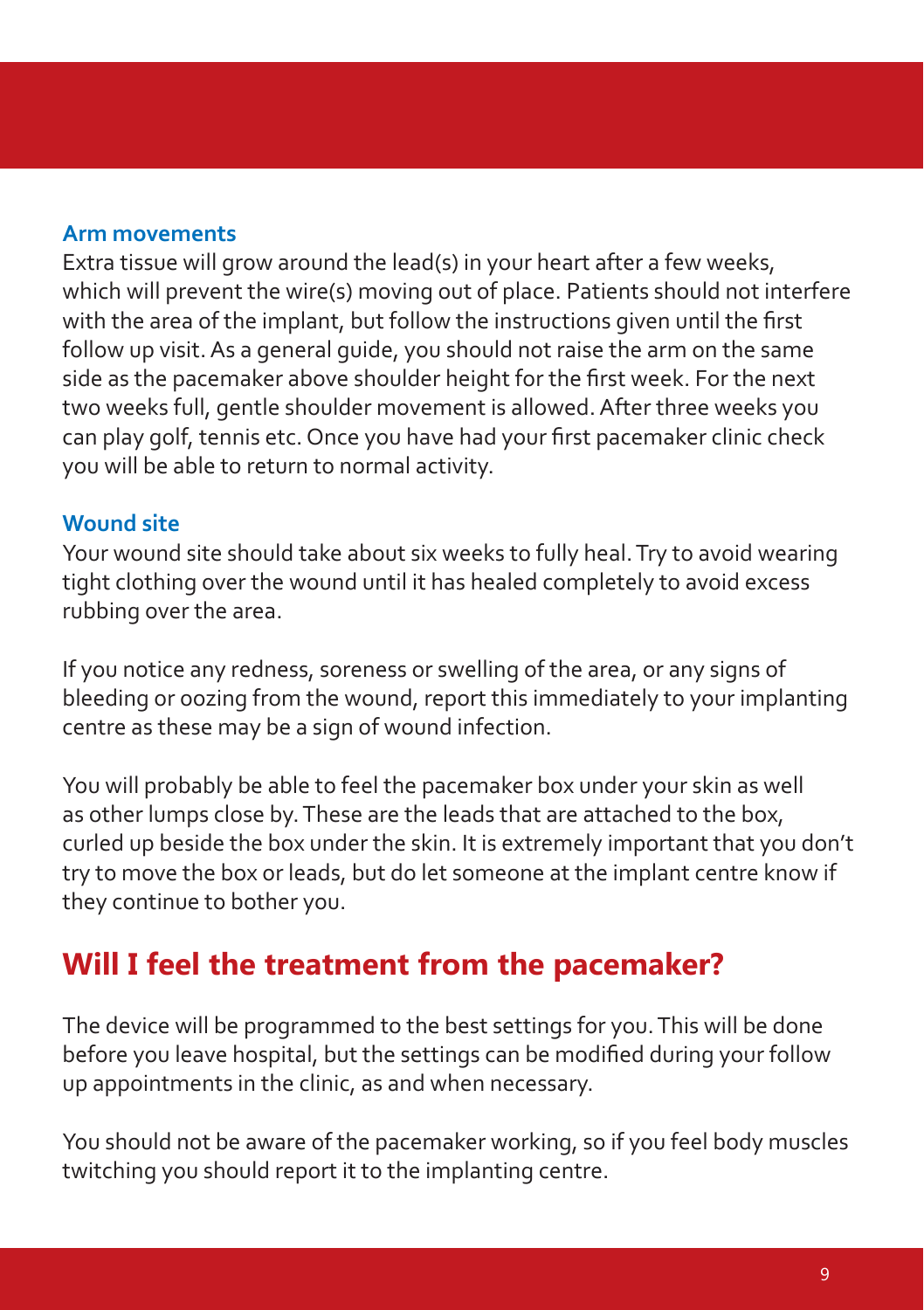The pacemaker will not usually stop the heart from speeding up so if you had fast palpitations before then they may continue. If this occurs the palpitations are usually treated by medicine.

The pacemaker will be set to enable your own heart to work as much as possible on its own and will only come in if your heart rhythm slows down to a certain level or speeds up to a dangerously fast rate. It works 'on demand' and either 'paces' the slow heart or inhibits the fast rhythm.

### **Will I be able to stop my tablets after I have my pacemaker implanted?**

This will depend on why you had the pacemaker implanted and your cardiologist will advise you what to do, but one of the bonuses of getting a pacemaker is that medications can often be stopped.

### **Safety issues**

#### **Can I still drive after I have my pacemaker implanted?**

The Driving and Vehicle Licensing Agency (DVLA) have guidelines in relation to patients who require a pacemaker and whether or not they are safe to drive. There will be some restrictions, but these will vary depending on why you have had your pacemaker fitted. It is very important that you discuss this with your nurse, physiologist or doctor at your pacemaker centre who will explain this in more detail.

You must inform the DVLA that you have had a pacemaker implanted it is also strongly recommended that you inform your insurance company.

#### **Can I exercise after I have my pacemaker fitted?**

A certain level of exercise is needed to keep your heart healthy. You can take part in most sports but it is advisable to avoid contact sports to minimise the risk of damaging your pacemaker.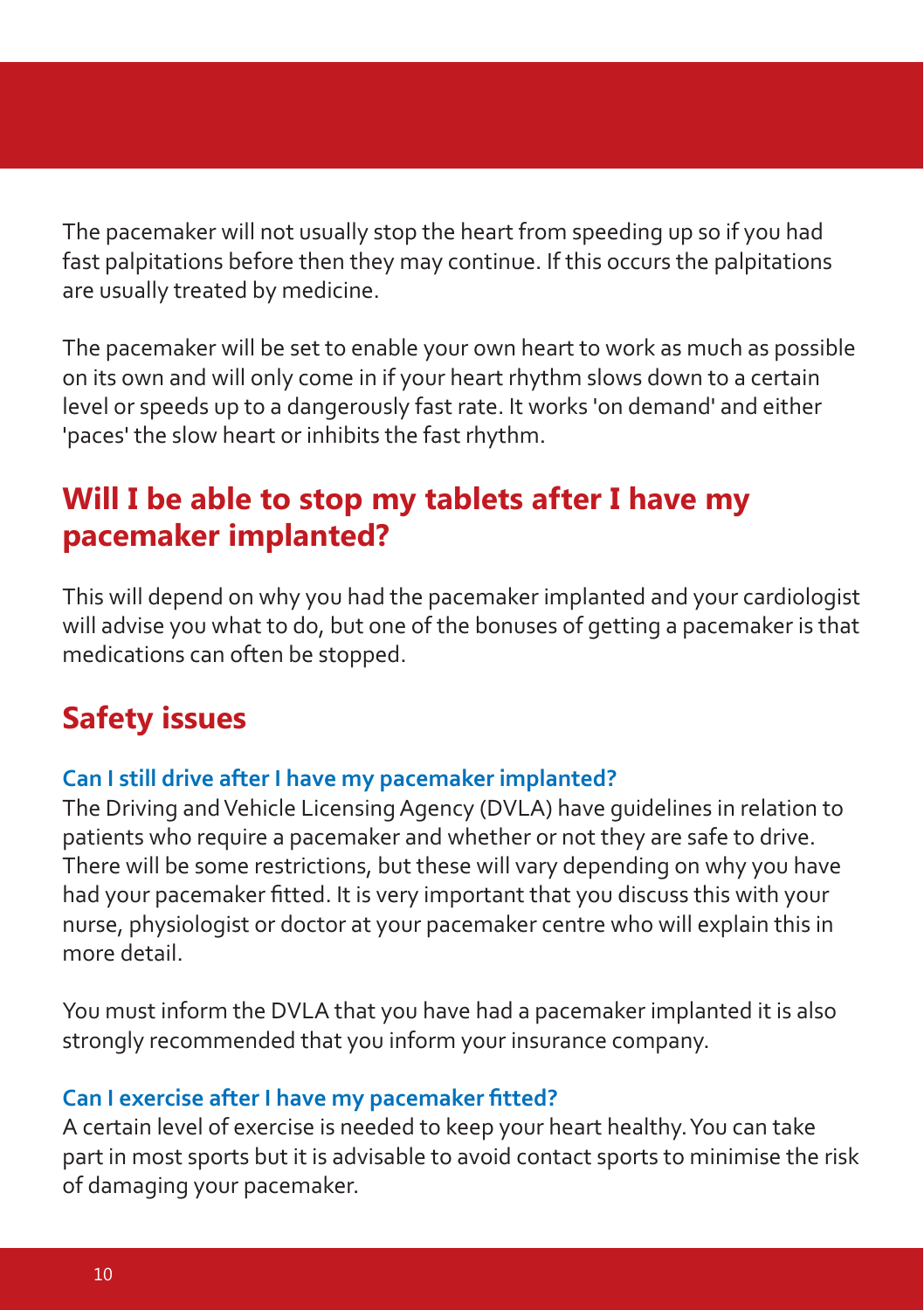Following your initial recovery, it is advised to avoid strenuous activity in the first four to six weeks after pacemaker implantation but then to partake in regular healthy exercise.

Please talk to the doctors, nurses or physiologists at your pacemaker clinic if you have concerns about physical activity.

### **Is there any equipment that can affect my pacemaker?**

Electromagnetic interference will not damage your pacemaker but may temporarily interfere with its settings whilst you are in contact with it. Most mechanical and electrical devices that you use in your normal daily activities will not affect your pacemaker.

Household equipment such as ordinary radios, fridges, cookers, remote controls, televisions, electric razors, computers and microwaves etc. will not affect your pacemaker as long as they are in good working order.

If you buy an electrical appliance you may find that the instructions state 'do not use if you have a pacemaker'. This statement is normally put in to cover the manufacturers and often is not necessarily applicable. It is best to check with your pacemaker clinic for advice.

If you feel dizzy or experience palpitations whilst using an electrical appliance, you should move away from the appliance and phone the physiologist, specialist nurse or doctor at the pacemaker clinic for advice.

#### **Magnets**

Do not carry magnets or place a magnet over your chest. Avoid carrying stereo or hi-fi speakers as they contain strong magnets that can interfere with your pacemaker.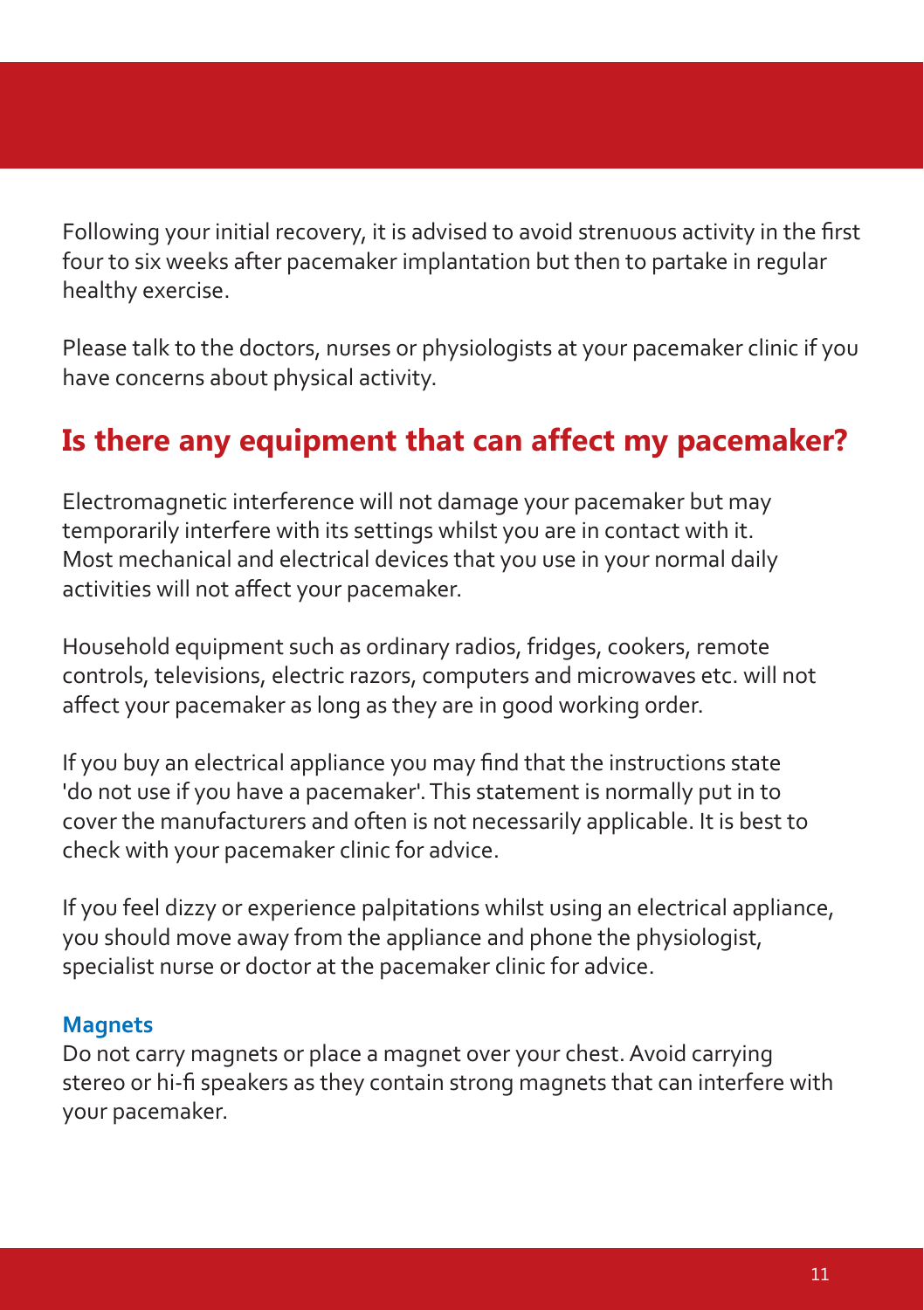#### **Shop doorway security systems**

It is advised that you walk through shop doorway security systems at a normal pace and not to wait around in this area.

#### **Medical equipment / other hospital treatments**

Most equipment used by your hospital or GP surgery will not cause any problems to your pacemaker. However it is advised that you let medical and dental staff know that you have a pacemaker. Please take your ID card with you whenever you go to hospital. It may also be useful to contact your implanting centre for advice before you go into hospital for any investigations or operations that are not associated with your pacemaker.



It is safe for you to have x-rays, CT scans and mammograms. You should avoid magnetic resonance imaging (MRI) machines. Some pacemakers are MRI conditional which means they have been demonstrated to pose no known hazards in a specified MRI environment with specified conditions of use. If you have any concerns, please speak to your pacemaker clinic. Some electrical nerve and muscle stimulators (TENS units) may cause interference with pacemakers but this depends on where they are being applied, and, if any of these treatments are suggested to you then your pacemaker clinic should be contacted for advice.

#### **Travel**

You can safely travel abroad with your pacemaker, but you are advised to show the security staff your pacemaker identification card. Walk through the metal detector archway if asked to do so, but the metal casing of the device may set off the airport security alarm. The detector will not cause any harm to your pacemaker provided you walk briskly through the arch.

#### **Arc welding**

Generally, this should be avoided but can be performed under special circumstances.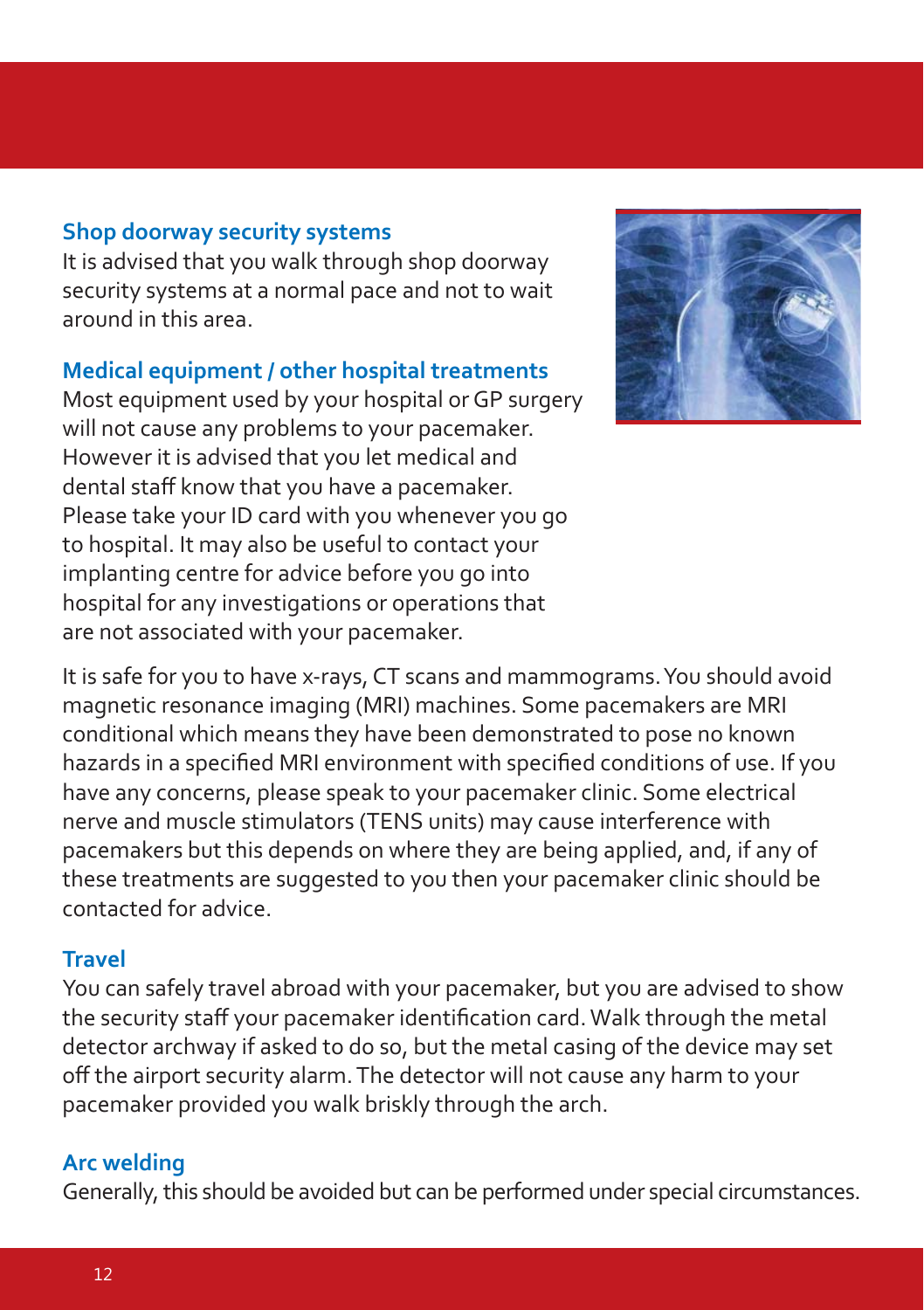Please ask your pacemaker centre if you need further information on arc welding.

#### **Mobile phones**

Some studies have shown that some mobile phones can affect the pacemaker if held within six inches of the device. It is therefore recommended that you do not keep a mobile phone in a coat or shirt pocket over the pacemaker. Keep the handset more than six inches away from the pacemaker; ideally hold the phone over the ear on the opposite side to the device.

### **Pacemaker clinic visits**

Your pacemaker should be checked regularly and you will be invited to attend your pacemaker clinic as required. You will be seen at least once a year and may be asked to attend more often if necessary. You may also see the consultant cardiologist or their registrar at your clinic visit.

During each clinic visit, the physiologist or specialist nurse will examine your pacemaker using a special programmer. This machine will allow them to examine the settings and the battery life of your device.

Special measurements are also done to assess the state of the leads that connect the pacemaker to your heart. If your condition has altered, changes may be made to the pacemaker settings using the special programmer. All the information is confidentially stored in your records.

Your wound will also be checked and you may have other tests done. Please also take this opportunity to ask any questions or let the medical team know if you have any problems or worries.

For working people or people for whom it is very difficult to get to hospital, most can now have their pacemaker checks done remotely over the internet via their own home transmitter. The pacemaker activity and your heart rhythm are then analysed by the clinic in exactly the same manner as when you physically attend the clinic. More information can be found in our Remote monitoring patient booklet.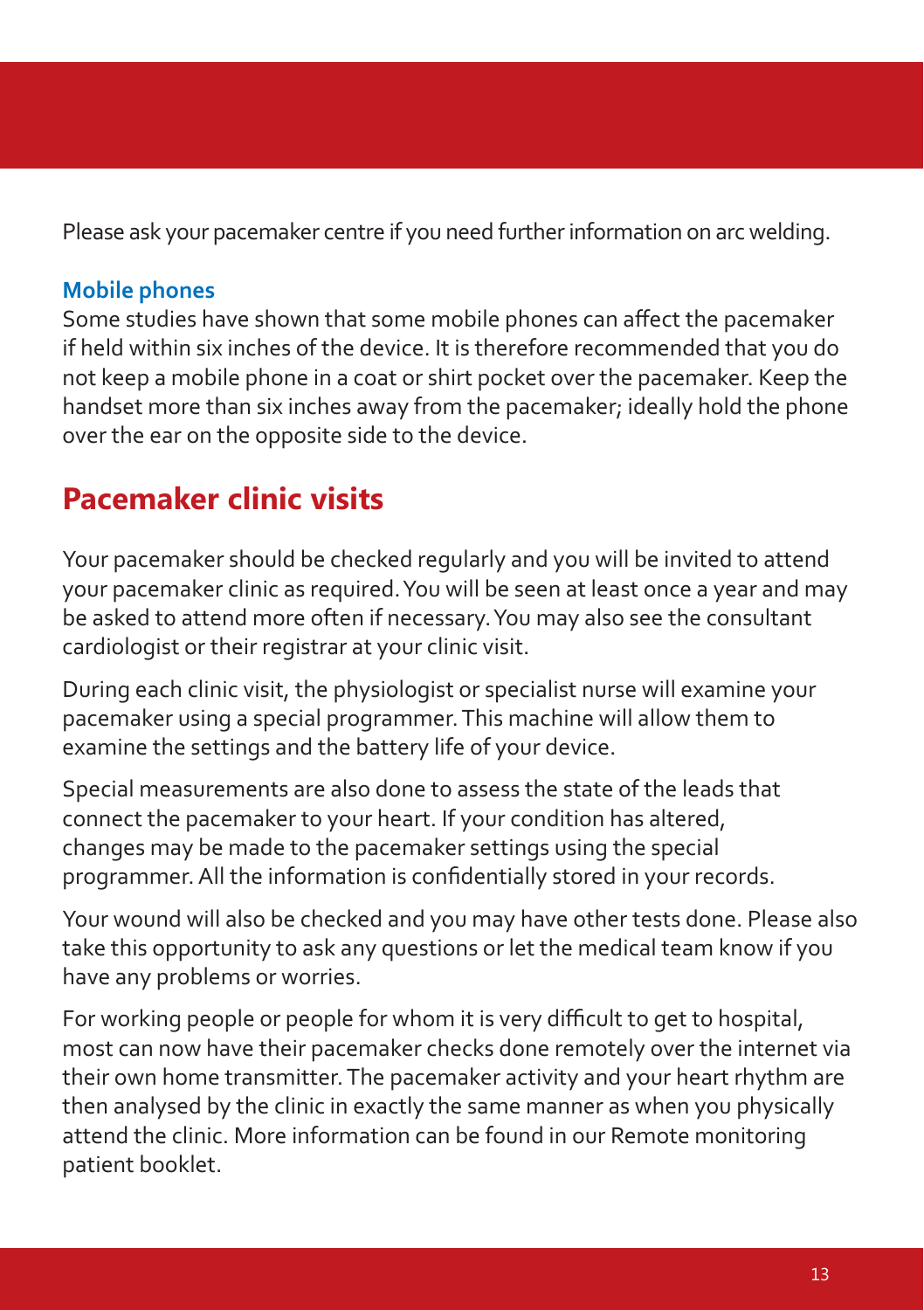# **Monitoring devices**

### **Implantable cardiac monitors**

Implantable cardiac monitors (ICM) or implantable loop recorders (ILR) are small devices that are implanted under the skin, normally on the upper left part of the chest. They can monitor the heart rhythm and record any abnormalities in the rhythm. This may occur automatically, or be activated by the patient with an external device. These devices will not treat any abnormal heart rhythm. They are used to see if there is a rhythm problem that causes symptoms e.g. blackouts and/or palpitations. They may sometimes be used for monitoring too e.g. after an ablation procedure to see if there is still a problem. They are normally very simple to implant, using just a bit of local anaesthetic, and they can last for two to three years.



They do not have any driving implications or prevent people from doing any specific activities. If your doctor thinks this is something that would be useful in your treatment they will discuss it with you.

### **Portable monitoring devices**

More recently, portable monitoring devices have been introduced, about the size of a smartphone, which keep pacemaker, implantable cardioverter defibrillator (ICD), and implantable cardiac monitor (ICM) patients connected to their clinicians remotely, enabling more efficient management of care.

These portable monitoring devices can significantly reduce hospitalisation, stroke and mortality. However this can only be realised if patients use the technology consistently.

Speak to your implant centre to discuss the possibility of a portable monitoring device.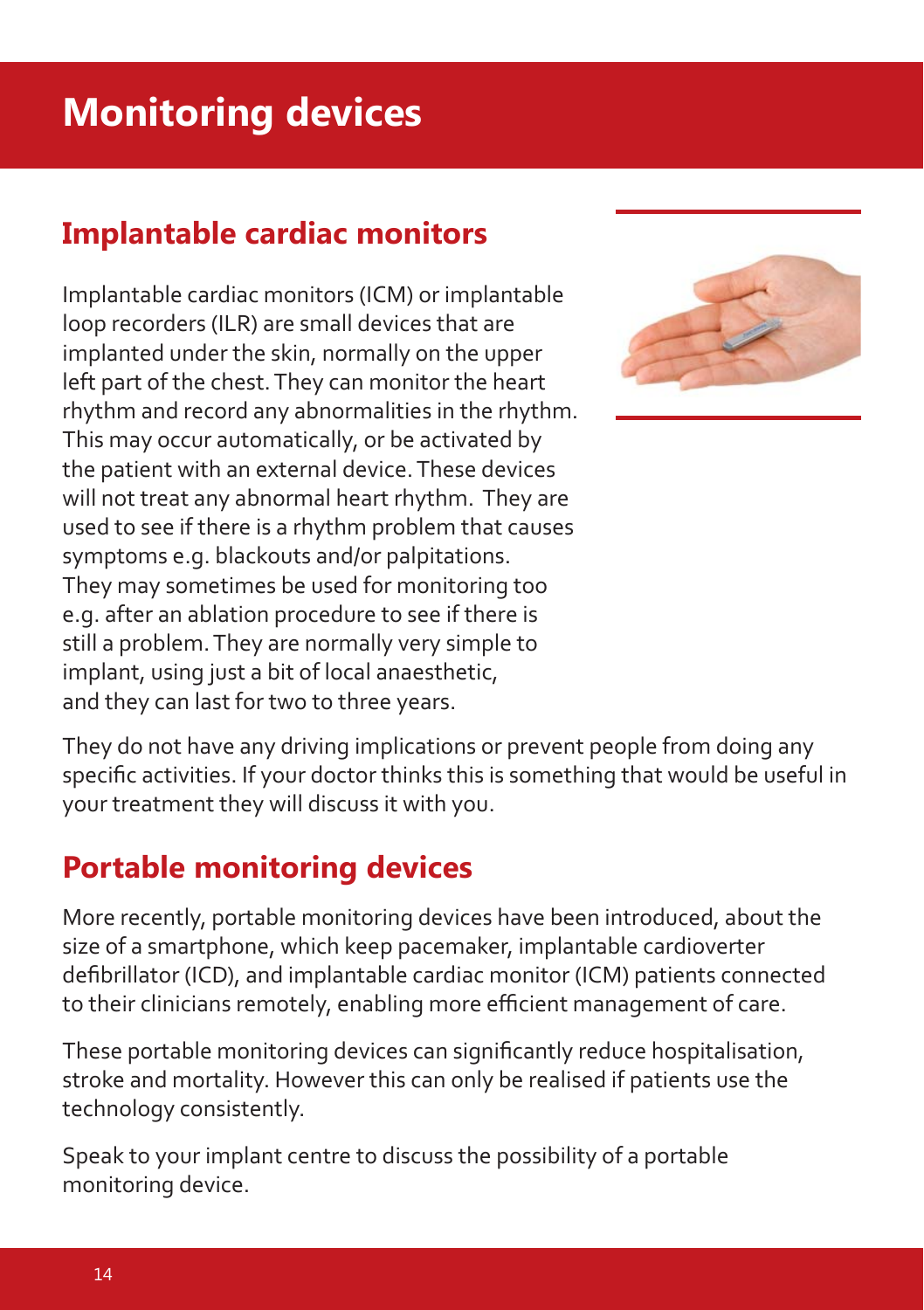### **Changing the pacemaker**

Normally a pacemaker battery lasts between six and thirteen years. Your battery will be checked at every visit to the pacemaker clinic and staff at the clinic will be able to predict when you need a new pacemaker box and arrange for you to be admitted at a convenient time for you. Don't worry, it will not be allowed to completely run down.

You will need to be admitted to hospital and the procedure is similar to having your first pacemaker fitted, but it will not usually involve having new leads.

### **Contacting the pacemaker clinic**

Most pacemaker clinics/support services run between 9am and 5pm Monday to Friday. Ask staff at your implant centre about arrangements to contact them outside these hours.